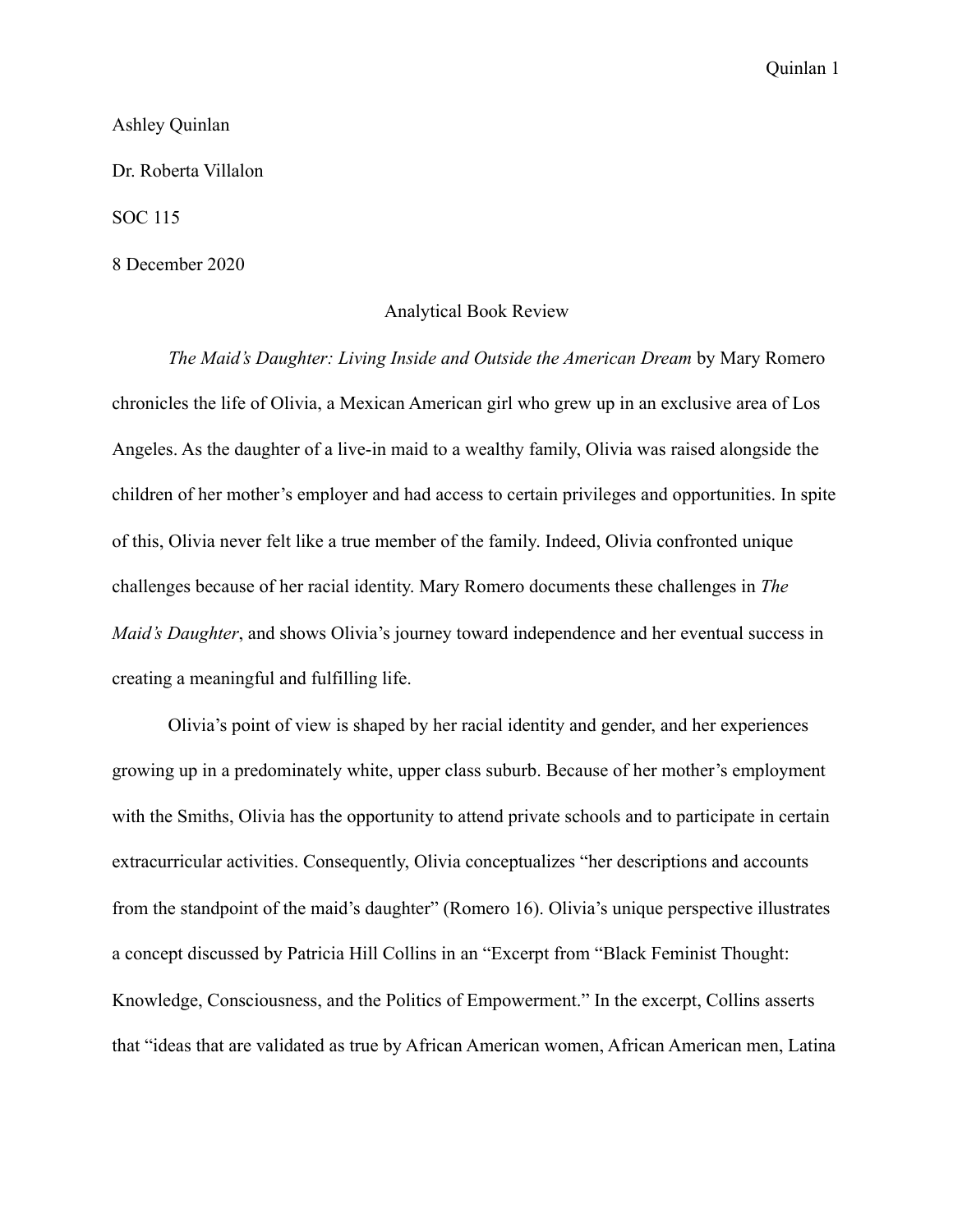lesbians, Asian American women, Puerto Rican men, and other groups with distinctive standpoints ... become the most "objective" truths" (Collins 75).

 In other words, Patricia Hill Collins acknowledges that every group of people has a distinctive standpoint; therefore, "each group speaks from its own standpoint and shares its own partial, situated knowledge" (Collins 75). This principle is illustrated in *The Maid's Daughter* when Olivia reflects on how she is different from other Mexican American students at UCLA. Indeed, while at UCLA, Olivia "(re)discovered that she was quite different from other firstgeneration Mexican American students from working class backgrounds" (Romero 171). Because she grew up in a gated community like Liberty Place, Olivia had social networks and cultural capital that "did not blend in easily" with that of other first-generation Mexican American college students (Romero 171).

 When she first moved to Liberty Place, Olivia only spoke Spanish. While living in the Smith's house, Olivia learned English and became bilingual. In Chapter 2 of *The Maid's Daughter*, Olivia reveals that "her accent became the basis for laughter and teasing by the employers' children, and sometimes by the employers themselves" (Romero 53).The fact that Olivia was teased for her accent relates to Whitney Pow's discussion of stereotypes about Asian Americans. In "That's Not Who I Am: Calling Out and Challenging Stereotypes of Asian Americans," Pow talks about how Asian Americans are "often characterized by "unassimilated" or "exotic" stereotypes, like Asian accents" (Pow 84). Pow explains how negative stereotypes about accents reinforce the notion that Asian Americans are foreign or alien. The same is true for Mexican Americans like Olivia who learn English as a second language.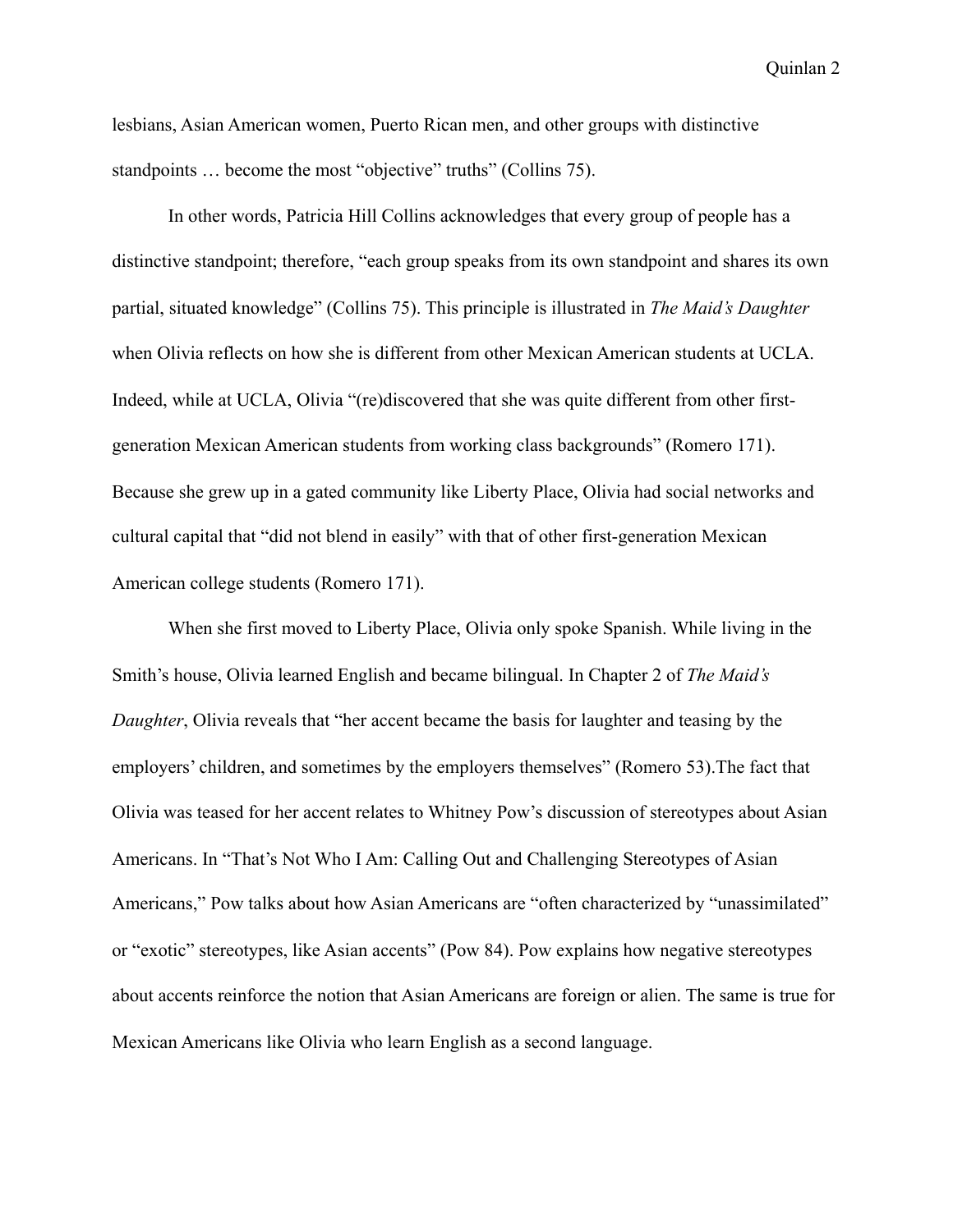The teasing Olivia faced because of her accent demonstrates the prevalence of negative stereotypes about people of Mexican ancestry. Olivia herself states that "she experienced treatment as "the other" — the little, working-class, Spanish-speaking, Mexican child among the upper-middle-class, English speaking, white employers and their children" (Romero 52-53). Indeed, even after she became fluent in English, Olivia wasn't considered fully "American" because of her accent. Consequently, Olivia chose to continue speaking Spanish when conversing with her mother and her Catholic school friends. By actively using her native language, Olivia was able to resist conforming to the monolingual environment and to successfully assert her Chicana identity.

 The community fostered by Olivia's mother and the other maids in Liberty Place allowed them to maintain their ties to Mexican culture. In their weekly get-togethers, the women created a space "that was Mexican and not white, Spanish speaking and not English speaking, female dominated rather than male dominated, and working class instead of upper middle class" (Romero 88). This corresponds to Loan Tran's discussion of sub- and countercultures in "Does Gender Matter? Notes Toward Gender Liberation." Indeed, Tran emphasizes that communities that exist on the margins often "create sub- and countercultures that allow people to exist as their truest selves in the world, as much as this is possible" (Tran 41). These communities are based on shared identities and generate a sense of solidarity among their members.

 Likewise, the weekly gatherings held by the maids in Liberty Place provided opportunities "to build support systems of cultural, economic, and social resistance that addressed their needs as mothers, immigrants, workers, and women" (Romero 88). In addition,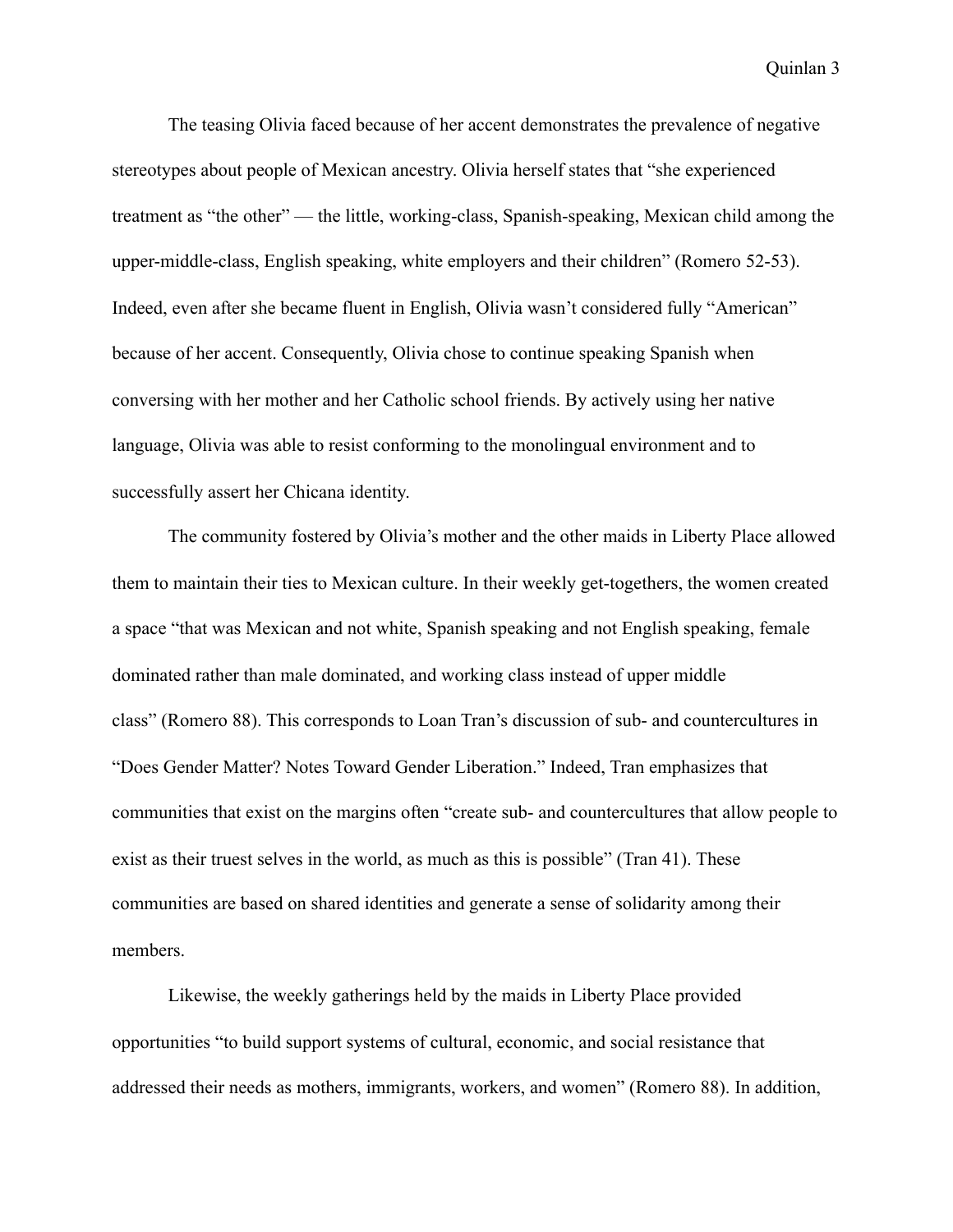the community created gave them a space to discuss strategies for dealing with employers and tactics for negotiating raises. This was critically important because maids could easily be taken advantage of by employers. Indeed, Olivia recalls "as live-in maids, [the women] always had concerns about dealing with additional labor, [and] limiting the hours that employers expected them to work" (Romero 89). Consequently, the community constructed by Olivia's mother and the other maids in Liberty Place exemplifies Loan Tran's definition of sub- and countercultures.

 Olivia repeatedly references the dynamics of "passing" in *The Maid's Daughter*. Passing involves "crossing boundaries of race and ethnicity," and "is tied to one's cultural identity" (Romero 115). According to Olivia, growing up in Liberty Place and attending private schools required her to "pass," and prevented her from openly expressing a Mexican and working-class identity. In "Between Belonging: A Culture of Home," Mariko Uechi refers to a similar phenomenon when she discusses her experiences with racial definitions and boundaries. Uechi, who is half Okinawan and half American, asserts that her "ability to "pass" grants [her] access to powers and privileges," but also "is a source of shame and confusion" (Uechi 127). Uechi's experiences with passing mirror Olivia's because Olivia also "had to function as a competent actor in employers' homes and in their neighborhood" (Romero 115).

 In Olivia's case, passing required that she accept a place alongside the Smith family, which placed her in opposition to her mother Carmen. By speaking middle-class English and wearing clothes purchased by Mrs. Smith, Olivia mimicked the behavior of the Smith's four biological children. Doing so allowed Olivia to "continue to participate in the white, uppermiddle-class milieu" of Liberty Place (Romero 115). Olivia's adoption of these linguistic and cultural scripts caused her to feel alienated from her mother and the other maids working in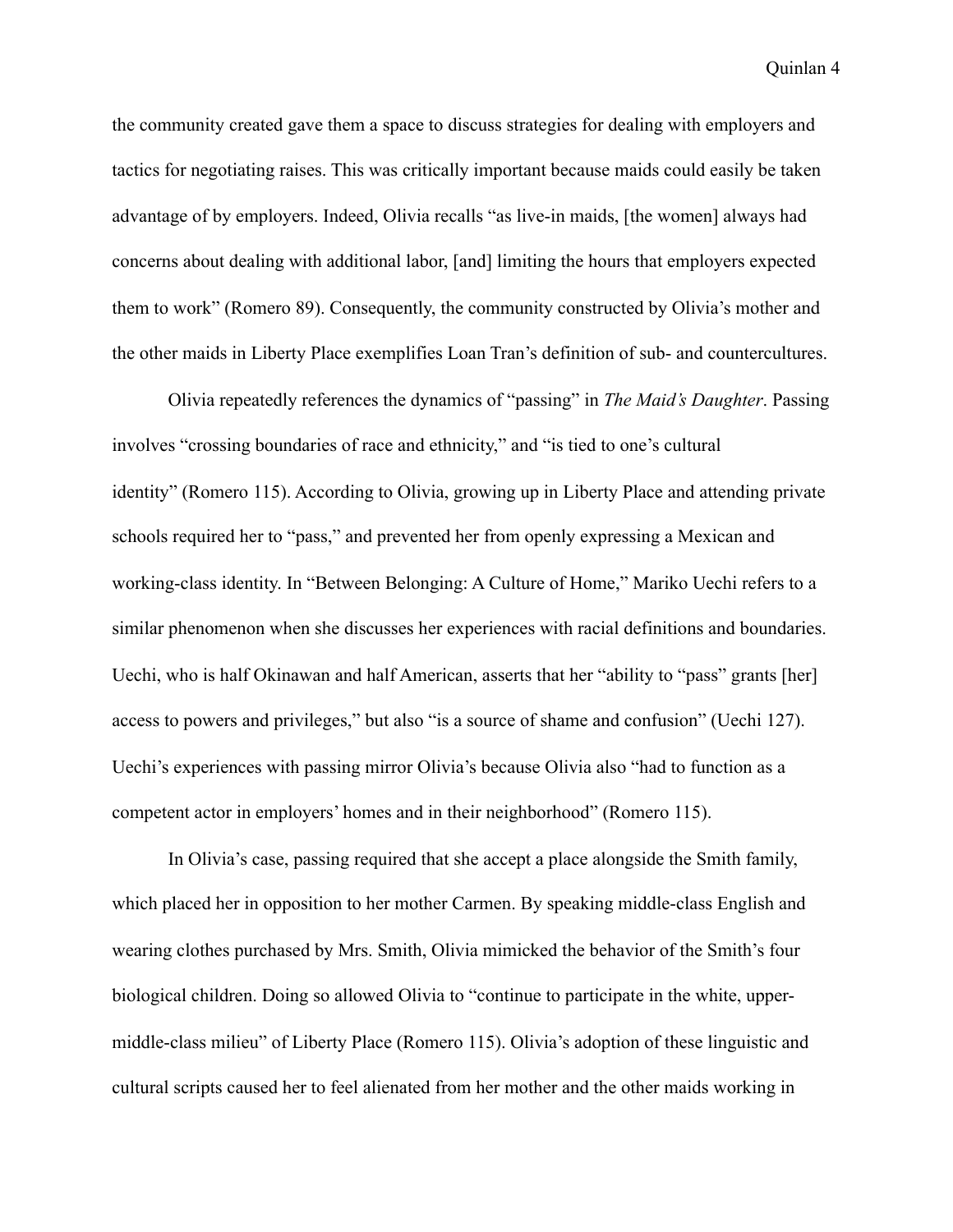Liberty Place. This alienation was a direct consequence of the "obscene form of salvation that required Olivia to hide many of her cherished memories and relationships" (Romero 115).

 As a young adult, Olivia distanced herself from the Smiths. The Smiths did not approve of Olivia's penchant for liberal activism or the fact that she worked for the first Chicana elected to the State Assembly. According to Olivia, "Mr. Smith was really disgusted with the fact that [she] was a Democrat" (Romero 169). Moreover, Mr. Smith suggested that Olivia was betraying the Smith family by "using" her college education to work for a Democrat. The backlash Olivia faced for this parallels the censure Dorothy Allison experienced for her political beliefs. In "A Question of Class," Allison explains that "becoming a political activist with an almost religious fervor was the thing [she] did that most outraged [her] family" (Allison 110). Allison asserts that her decision to become an unapologetic and progressive feminist caused her to feel "a deep estrangement … and gradually a sense of shame" toward her family (Allison 110).

 During her college years, Olivia experienced a similar estrangement from her second family — the Smiths. When she left Liberty Place for college, Olivia gained a newfound feeling of independence. On occasions in which Olivia returned home, she became increasingly aware that her brand of political activism was not acceptable to the Smiths. For instance, Olivia recalled how she "pissed the Smiths off when [she] wore this shirt, "Democrat for Assembly" in their presence (Romero 168). For the Smiths, Olivia's commitment to social justice and Democratic politics felt like a repudiation of their contributions to her education. Indeed, Olivia's refusal to "be the Republican that they wanted [her] to be" was perceived as a slight against them (Romero 169).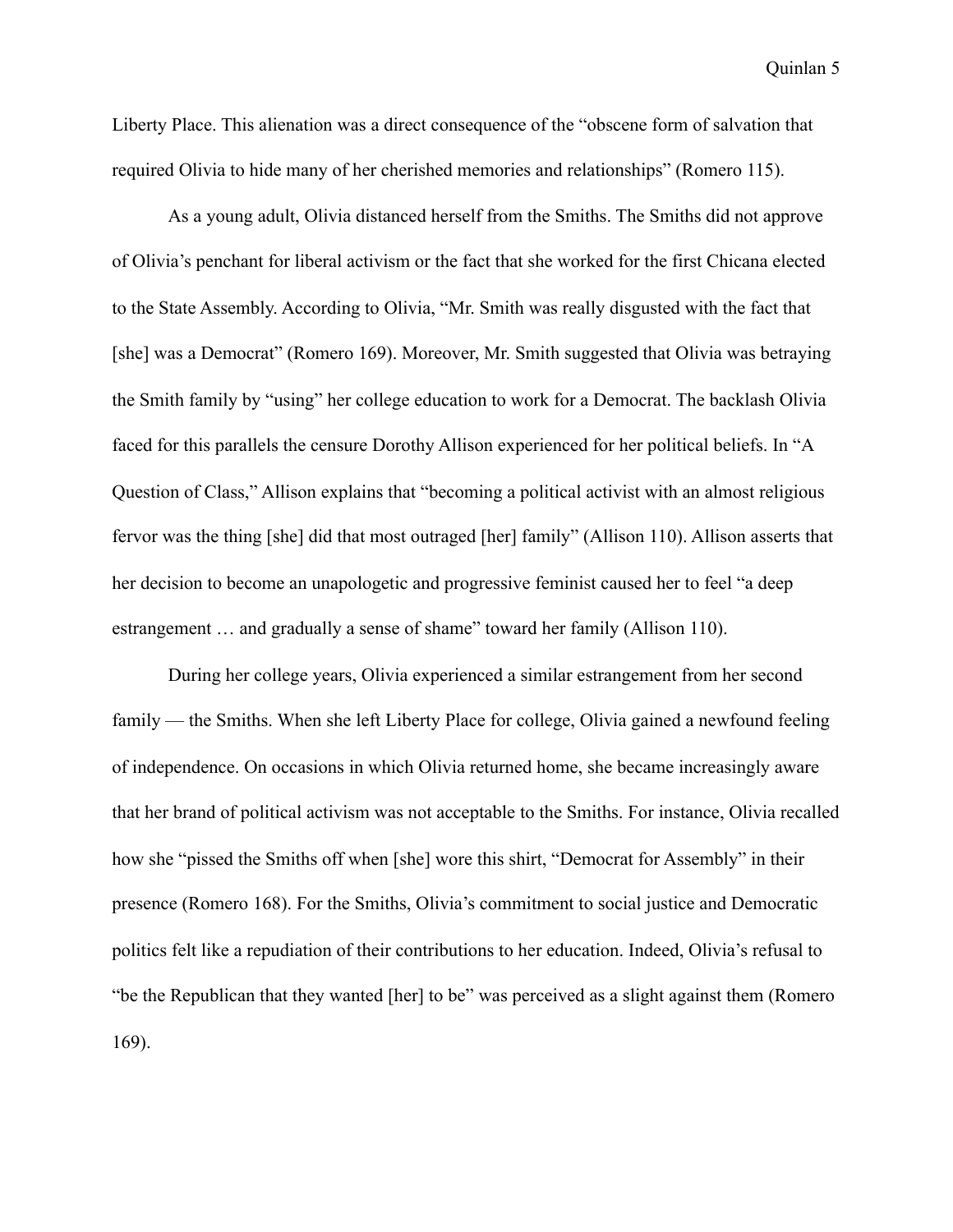Overall, I think *The Maid's Daughter* provides an excellent analysis of important issues like race, the meaning of family, and the dynamics between live-in domestic workers, their children, and employers. Olivia's story is especially impactful because it brings together many of the topics we discussed this semester. One area in which *The Maid's Daughter* is lacking, however, is sexuality. Because the book is so focused on Olivia's story and Olivia only talks about dating men, LGBTQ+ sexuality and relationships are not represented. In spite of this, I think *The Maid's Daughter* is a worthwhile read, especially for people who want to learn more about the complexities of race, social class, and social mobility in Los Angeles.